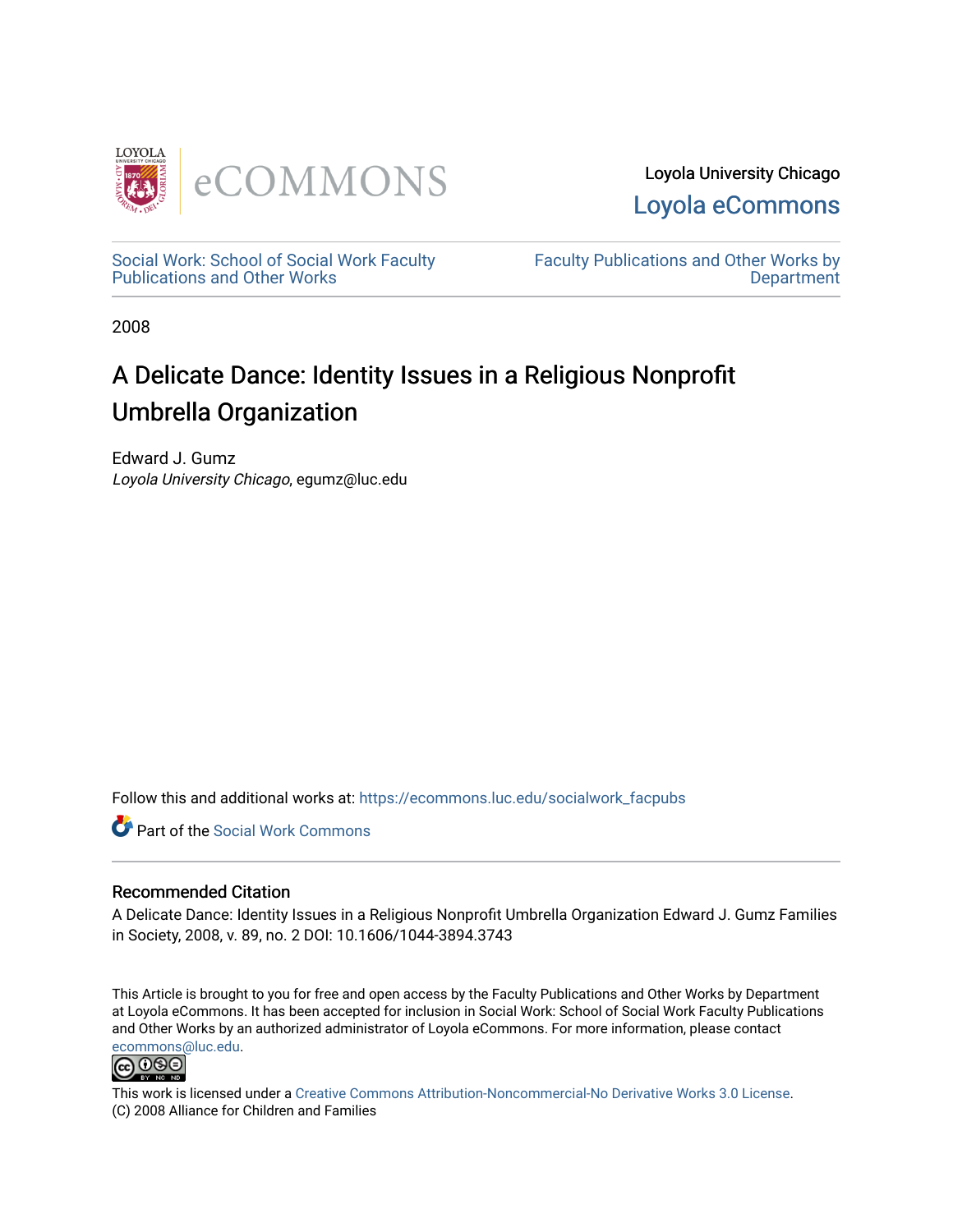# **A Delicate Dance: Identity Issues in a Religious Nonprofit Umbrella Organization**

*Edward J. Gumz*

# **ABSTRACT**

Religious nonprofit social service and health organizations provide care to a large number of people in American communities. To enhance the services that these organizations provide, religious denominations have formed national nonprofit umbrella organizations. Little has been written about these umbrella organizations, their identity, and their functions. Using archival sources and interviews, this article explores the history and development of Lutheran Services in America (LSA), a large, Protestant, national nonprofit umbrella organization. Elements of this organization's identity are examined—its ongoing efforts to affirm its religious values and goals, its efforts to meet economic needs, and its serving as a forum in which differing views of social services in the church can be discussed. The multiple identities of LSA are explored, and the implications for religious nonprofit umbrella organizations are discussed.

key to understanding any organization is its identity<br>or how people within the organization perceive it.<br>Whetten and Godfrey (1998) provided the following or how people within the organization perceive it. Whetten and Godfrey (1998) provided the following operational definition of organizational identity: "We propose defining an organization's identity as an idiosyncratic configuration of people sharing some attributes, pursuing a collective purpose through a given activity (core business/ work), and using a limited number of operating principles" (p. 4). Albert and Whetten (1985), in a seminal paper, defined organizational identity as that which is central, distinctive, and enduring about an organization. An adequate statement of organizational identity encompasses the following factors: (1) There are features of an organization that are central to its character (e.g., its mission to help abused children). (2) There are features of an organization that distinguish it from other organizations (e.g., its religious affiliation). (3) There is a temporal dimension to identity within an organization. The question of identity is especially important at various times in its life cycle: the formation of the organization, the

loss of an identity-sustaining element (e.g., a charismatic leader), the accomplishment of the organization's purpose (e.g., the change of focus for the March of Dimes when a polio vaccine was developed), extremely rapid growth, a change in collective status (e.g., the threat of a hostile takeover), and retrenchment.

The presence of multiple identities in organizations can occur when organizations are charged with roles they don't want. For example, a small, rural department of human services may be charged to perform various functions from food stamp administration to counseling, or an organization may be changing its identity from that of a social service organization to that of a national advocacy organization. Young (2001) asserted that the management of multiple identities in an organization is a special challenge because of the need to work with different constituencies and different expectations. However, nonprofit organizations have latitude in negotiating multiple identities because nonprofits are "strictly bound neither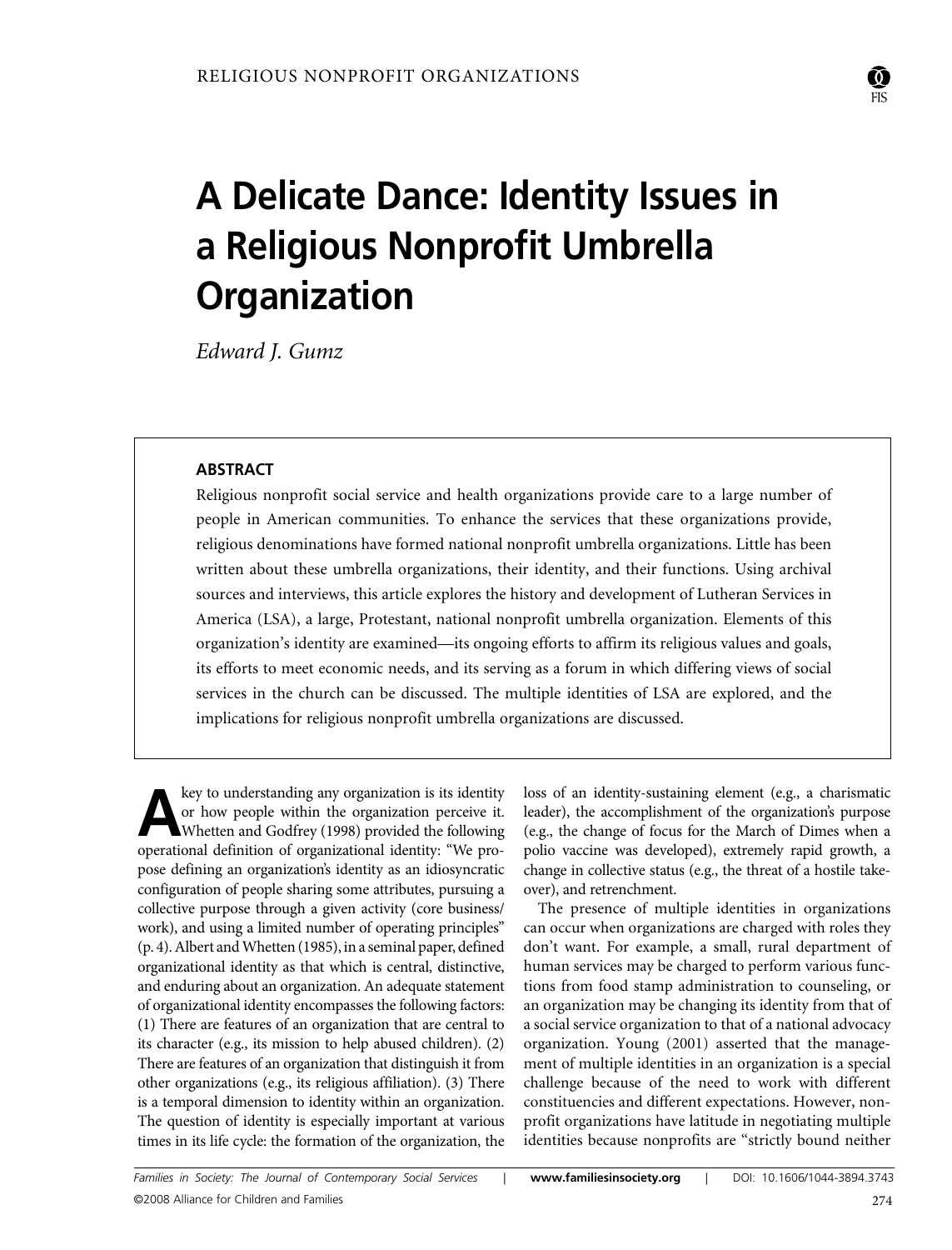by market competition nor by political mandates that leaves some latitude for self-definition" (p. 290).

Stone and DeWaard (1998) studied how multiple identities in a Lutheran social service organization in Minnesota, the Lutheran Welfare Society (LWS), strengthened the agency from 1905 to 1962:

By the 1930s, it was granted membership in the Child Welfare League of America, a major, national credentialing agency. These affiliations were driven by LWS's social service identity. Its evangelical and social movement identities, however, also helped LWS attain legitimacy within Lutheran associations (such as the National Lutheran Council) and Lutheran welfare circles (such as National Inner Mission Society and National Lutheran Welfare) as it became not only a member of key Lutheran associations but also became a pioneer of Lutheran welfare services. (p. 35)

Viewing these developments, Selznick (1957) indicated that LWS became "infused with value" not just from the professional social work environment but from its religious roots as well. Multiple identity organizations may express more internal conflict but may also be better able to adapt to complex and turbulent environments. Young (2001) asserted that "the literature is ambiguous about whether multiple identities must be fully resolved, and if so, how best to go about doing so" (p. 302).

In his study of nonprofit umbrella associations, Young (2001) noted that among the associations that he studied, an association may take on the following identities: (1) A goal-seeking system with the goal of fostering a unified social service system to, for example, improve the lives of children; (2) the association and its constituent members banding together to have their economic needs met more efficiently, through, for example, specialized technologies and public relations; (3) member organizations with diverse philosophies or approaches using the umbrella organization, through debate and discussion, to resolve polity issues. For example, conservative and liberal member groups may use the umbrella association to discuss differing views on social welfare and how this shapes the ability of these groups to work together to effect change.

# **The Study**

In the current study of LSA, the organization was examined in relation to key organizational elements such as goals, economy or networking, and polity. Lutheran Services in America's goals are also strongly influenced by its linkages to the Lutheran church.

Archival data were used to examine the founding and development of LSA in addition to interviews with current and past board members and key administrators within LSA. Coding of archival and interview data was done; organizational goals, economic or networking factors, and polity or governance issues were indicated. These elements follow Young's (2001) framework of examining multiple identities for nonprofit umbrella associations. As themes in these three categories emerge repeatedly, examples are reported. Historical data found in board and committee minutes, memoranda, and reports in the Evangelical Lutheran Church in America (ELCA) archives were reviewed and reported as the context for shaping social welfare in the Lutheran church.

# **Religious Nonprofit Umbrella Organizations**

With some notable exceptions, little has been written about nonprofit umbrella organizations and identity issues in these organizations. Hudson and Bielefeld (1997) wrote about the structures of multinational nonprofit organizations; Glaser (1994) analyzed the United Way scandal; and Brilliant's (1990) case study of the United Way suggested two possible identities for nonprofit umbrella associations—as goal-seeking systems or as economies. These works dealt with secular organizations, not religious nonprofit organizations, about which even less is known. Outside of several histories (e.g., Catholic Charities and the Salvation Army), little exists in the social science literature about religious nonprofit organizations.

Young (2001) wrote the most extensively about nonprofit umbrella associations—nonprofit associations whose members themselves are nonprofit associations. In the United States, an estimated one fifth of all nonprofit organizations belong to a national umbrella association, and four fifths of these are incorporated separately from the national organization. While there is no accurate count of umbrella organizations per se, it is likely that many of the approximately 8,000 U.S.-based charitable organizations whose services are national in scope and the more than 15,000 such organizations whose services are multinational are constituted as umbrella associations.

Both national and international umbrella organizations use a variety of structures, ranging from loose associations and alliances to corporate hierarchies and partnerships. This suggests that umbrella organizations have flexibility in designing their organizational structure and thus are able to be responsive to a changing environment. Young (2001), in his study of national nonprofit umbrella associations, found that these organizations grapple with several aspects of identity such as goal-seeking systems, economies, and polities. In studying Girls Incorporated (GI), an organization designed to assist local affiliates improve programming and advocacy for girls, he found that two aspects of identity were prominent: fostering economic goals that supported the efforts of local girls clubs and the identity of GI as a goal-seeking system, striving in a unified fashion to help girls become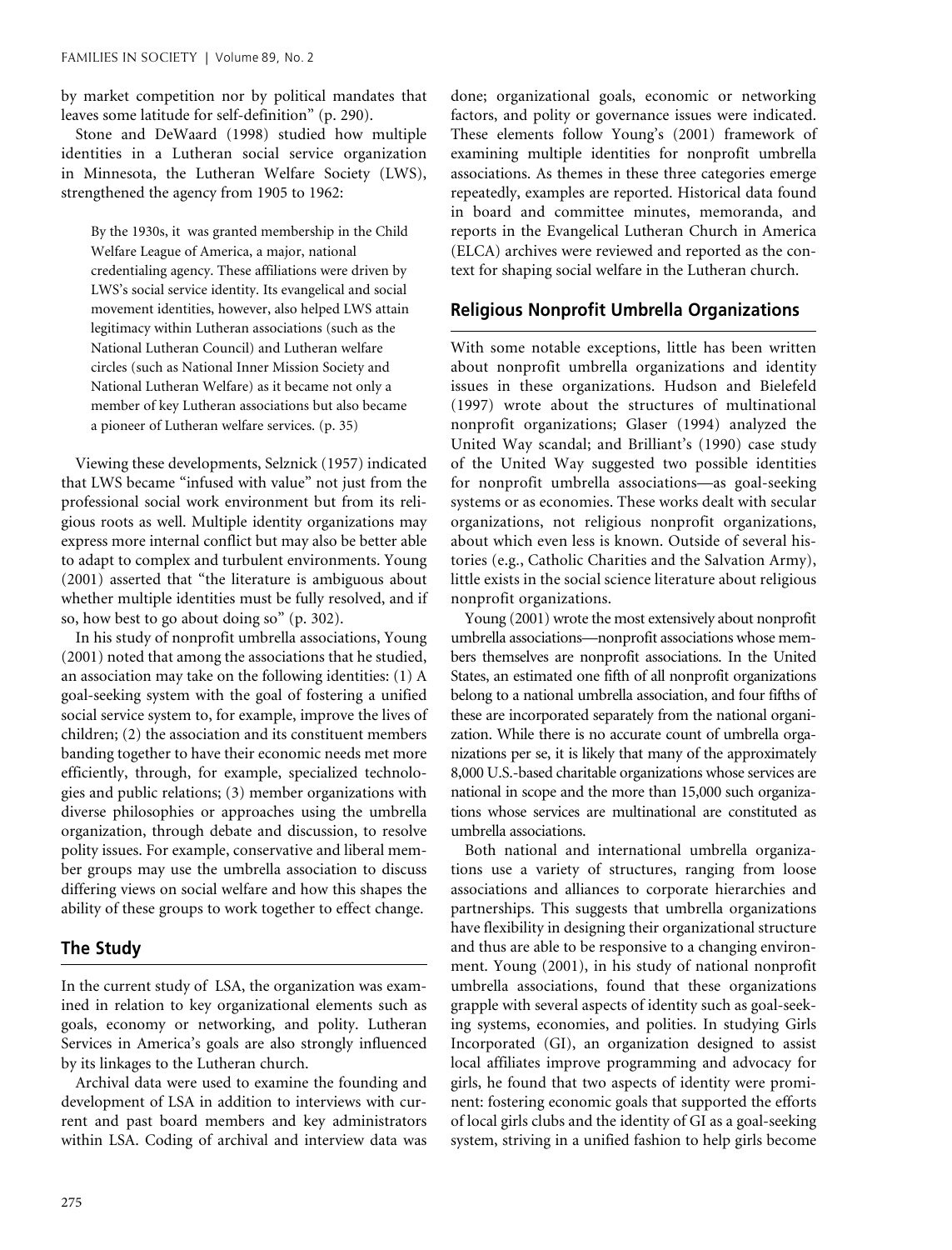more successful in modern society. In studying CIVICUS, "an international alliance dedicated to strengthening citizen action and civil society throughout the world," Young (2001) found that "CIVICUS is an association that serves as a forum for people in different parts of the world to exchange views and agree upon mutual interests on a continuing basis. This is best accommodated by CIVICUS understanding itself as a polity" (p. 302).

# **Historical Background of Lutheranism in America**

Sociologist Arthur Stinchcombe, in his work *Social Structure and Organizations* (1967), stated, "Organizational structures persist over time—and may change to match the context of time and their funding—but the initial context imprints the organization and organizational form" (p. 437). In the case of LSA, it is difficult to understand this religious nonprofit umbrella organization without an examination of Lutheranism in America and its approaches to social welfare.

Lutheran church bodies trace their distinctive interpretation of the Christian faith to Martin Luther, the 16th-century German reformer. Lutheranism, with the Anglican and Calvinist communions, make up one of the three major branches of Protestantism. The doctrine that Luther elucidated for the church was that of justification. Lutherans believe that because of the saving activity of God in Jesus Christ, namely his death and resurrection, people are justified or "made right with God." Humankind had lost the image of God and had become sinful, not loving God or neighbor as the Ten Commandments prescribed. Lutherans believe that as a result of God's intervention in history through Jesus Christ, people are saved to love God and other human beings and thus able to lead a life of spiritual fulfillment. The doctrine of justification by grace through faith in Jesus Christ is the core Lutheran belief, even though there are differences in practice among various Lutheran groups (Bodensieck, 1990). There are about 66 million Lutherans in the world today, and of that number there are about 8 million in the United States (Lutheran Services in America Board, 2000).

The largest Lutheran immigration to the United States took place in the 19th century with immigrants coming primarily from Germany and Scandinavia. Given the harshness of life for immigrants in 19th-century America and the Lutheran belief in loving and helping one's neighbor, social welfare activities arose. These activities in the conservative Lutheran Church–Missouri Synod (LCMS) from 1847 to 1997 were discussed by Svebakken and Bacon (1997), as well as Lueking's (1968) *A Century of Caring,* which documented social ministry activities among Missouri Synod Lutherans from 1868 to 1968. Lueking indicated that in the LCMS, the synod, or the

national church, saw its work primarily as that of proclaiming the Gospel; its task was envisioned as a work for the souls of people. The ministry to the sick, homeless, and aged played a secondary role to that of preaching the Gospel. The advantage of this approach was the placing of initiative at the local or congregational level. As a result, Lutherans developed many orphanages, hospitals, and homes for the aged in communities. The disadvantage of this approach was in the overall lack of large-scale planning at the national level to study needs and create solutions. In the LCMS, the Department of Social Welfare at the synodical level to coordinate all social welfare activities was not established until 1950 (Svebakken & Bacon, 1997). In the Lutheran Church in America (LCA), one of the constituent church bodies of the Evangelical Lutheran Church in America (ELCA), it was not until 1968, in a statement titled "The Church in Social Welfare: An Exploratory Study of the Role of the LCA in Social Welfare," that social ministry was proclaimed as an integral part of the nature and witness of the church (Black, 1996).

Sydney E. Ahlstrom (1972), in his classic work on religion in America, states that Lutheran institutional history in the 19th and 20th centuries was extremely complex due to the linguistic differences, geographic differences, and varying degrees of Americanization among German and Scandinavian immigrants. Due to schisms developed by the mid-19th century between various groups within the LCMS and other Lutheran churches that were developing a broader American religious platform, at one time 66 independent Lutheran churches were operating in the United States, but by 1962 "ninety-five per cent of the once widely scattered Lutheran family had been brought within three rooms—connected by many doors and corridors, and well-covered by a common confessional roof" (Ahlstrom, 1972, p. 762 ). Currently there are three major Lutheran synods in America—the Evangelical Lutheran Church in America (ELCA); the Lutheran Church–Missouri Synod (LCMS), and the ultraconservative Wisconsin Evangelical Lutheran Synod (WELS). Because of doctrinal and practice differences, each congregation chooses with which synod it wishes to affiliate.

Several lessons from Lutheran social welfare efforts of the past may have relevance for future cooperative efforts. Lueking (1968) wrote about why cooperative Lutheran efforts in social welfare were difficult:

The first [reason] is the strong Missouri Synod (LCMS) emphasis upon full doctrinal agreement as the prerequisite for joint worship and work. While all Lutheran groups in America shared a common concern for theological integrity in matters of church union, the Missouri Synod (LCMS) developed a peculiarly rigid position on any inter-Lutheran contact largely as a result of the devastating theological controversy on the doctrine of predestination which began in the 1870's and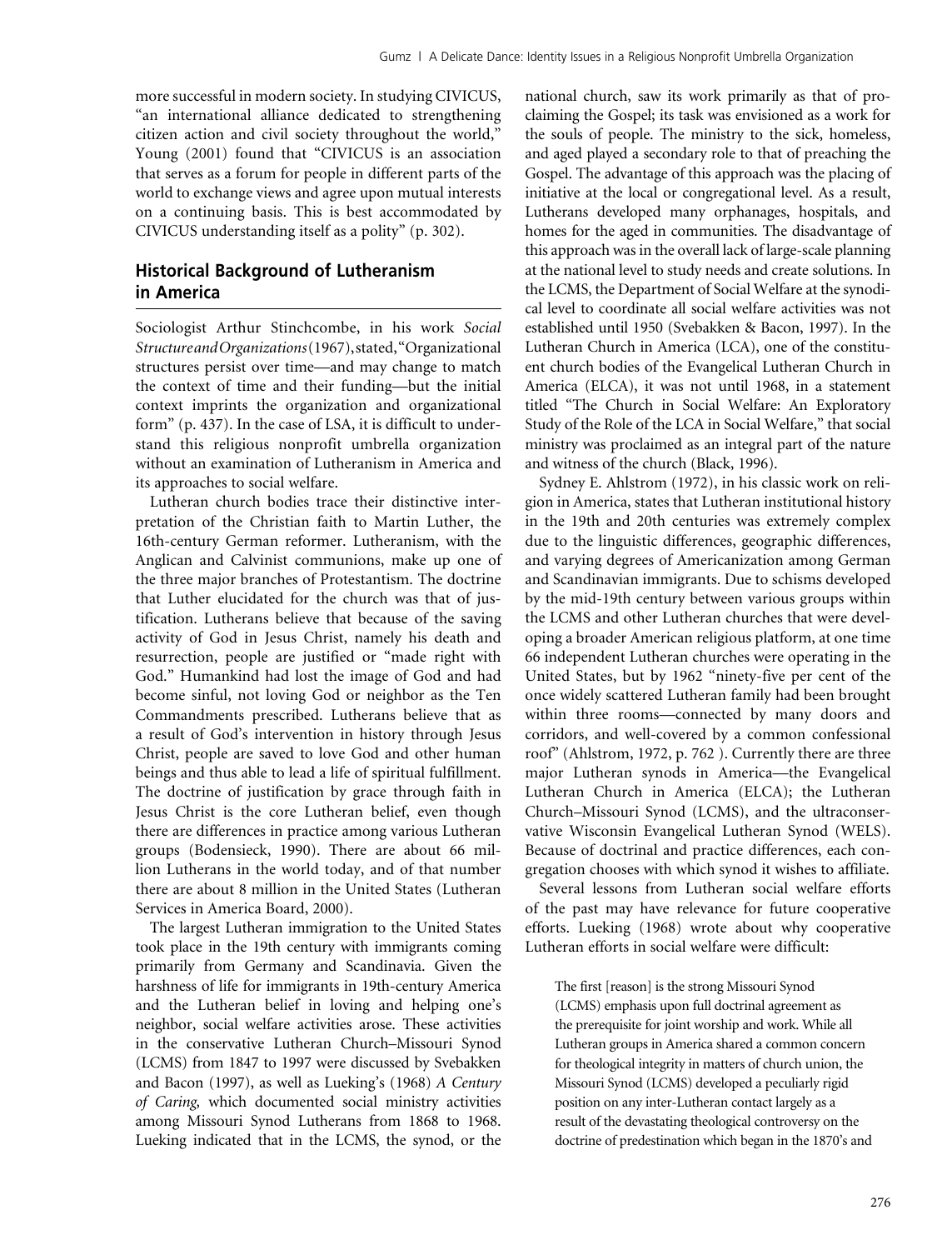carried over into the twentieth century. Missouri Synod (LCMS) pioneers in the welfare ministry had little or nothing to do with the shaping of that—the Lutheran Church–Missouri Synod (LCMS) position—it is well to note. But the pioneers had limited time or energy to change the synodical mind on issues of isolation from other Lutherans that had become deeply ingrained in the life of the clergy and laity. (p. 59)

Current issues that divide the LCMS and the ELCA are the ELCA's fellowship with the Episcopal Church, and consideration of the ordination of women and gay and lesbian persons as clergy.

Differences regarding doctrine and practice between conservative and moderate Lutheran groups, as well as cultural and ethnic factors, also impeded the development of pan-Lutheran efforts in the field of social welfare. It was not until 1967 that the Associated Lutheran Charities and the National Lutheran Social Welfare Conference became the Lutheran Social Welfare Conference of America. In 1977, LS3 (Lutheran Social Service System) was formed; this consisted of social service agencies of the ALC (American Lutheran Church), LCA, and LCMS.

Martin Marty, the eminent Lutheran theologian and historian, has written about the topic of social services and religion. In his 1981 presentation, he gave an insightful view of Lutheran social ministry and social services that in many ways typifies a Lutheran approach to social welfare. "Soft social ministry includes works of mercy and care such as running hospitals and resettling refugees" (Marty, 1981, p. 12). In general, these endeavors "do not or intend to upset structures of the existing world." Marty indicated Lutherans are "less adept" at "hard ministry," which he described as challenging various institutions and structures that may cause or perpetuate injustice or suffering. He noted that Christians often disagree about social ministry approaches, but the challenge is for a variety of strategies; the Church dare not be "stuck in the 60s, whether the 1860s in terms of institutional forms or the 1960s in terms of tactics."

Historically, three factors appear to shape Lutheran social welfare. One, doctrinal issues separate conservative and moderate Lutherans, and from time to time interfere with cooperative efforts in social welfare. Two, until recently, efforts to further social welfare on a national level have often been slow in developing because of doctrinal differences that impeded cooperative efforts. The founding of LSA in 1997 marked the establishment of a large national organization composed of both conservative and moderate Lutheran church bodies. In contrast, Catholic Charities USA, another large religious nonprofit umbrella association (but with greater doctrinal agreement), was founded much earlier, in 1910, as the National Conference of Catholic Charities (www.catholiccharitiesusa.org).

Three, Lutheran social welfare efforts do not tend to challenge existing social and political institutions, but rather focus on alleviating the suffering that injustice in these institutions causes and also on changing unjust public policies.

#### **Lutheran Services in America**

#### *History*

Lutheran Services in America (LSA) was founded in 1997 and built on the work of the Lutheran Social Services System. Headquartered in Baltimore, MD, LSA is a national 501(c) (3) charitable umbrella organization, and has a board of directors of 18, a staff of 14, and a president/CEO. According to one of the Blue Ribbon Panel members of the Division of Church and Society of the ELCA that was charged with the creation of an organization to relate to affiliated agencies, the proposed umbrella agency was supposed to engage in collaboration with state public policy offices; social-ministryrelated committees in synods, congregations, and regions; and networks of individuals committed to specific social causes (Division in Church and Society of the Evangelical Lutheran Church in America, 1995). The director of the Division of Church and Society of the ELCA at the time felt there was a need for a new structure that both the ELCA and LCMS could relate to, and the church would relate to this new agency through representatives on the governing board of LSA. The counterpart of the ELCA's Church and Society, the LCMS Board for Human Care Ministries also met to consider the creation of LSA. Eventually, the Churchwide Assembly of the ELCA approved the creation of LSA in 1997. In an interview with the chairperson of the Board for Human Care Ministries, Gene Svebakken recounted how in 1997 he presented the proposal for the creation of LSA to the Board of Directors of the LCMS. The first vice president of the LCMS at one point in the presentation indicated that social ministry is one of the unrecognized gems of the church and that the proposal should be approved. At this point, everyone in the room seemed to begin to talk about the importance of social ministry and in favor of the LSA proposal. This official of the LCMS, Robert Kuhn, had adopted children through an LCMS social service agency, and perhaps that was a factor in his recommending that the proposal be approved; the proposal was approved in 1997 by the LCMS. The chairperson of the Board for Human Care Ministries also remarked that the LSA proposal was approved at a time when generally the LCMS was reluctant to enter into cooperative endeavors with the ELCA, making the approval all the more noteworthy.

#### *Goals*

Lutheran Services of America is an alliance of the ELCA, the LCMS, and their related social ministry organizations whose goal is to provide quality services to their clients. "LSA's more than 300 health and human service organi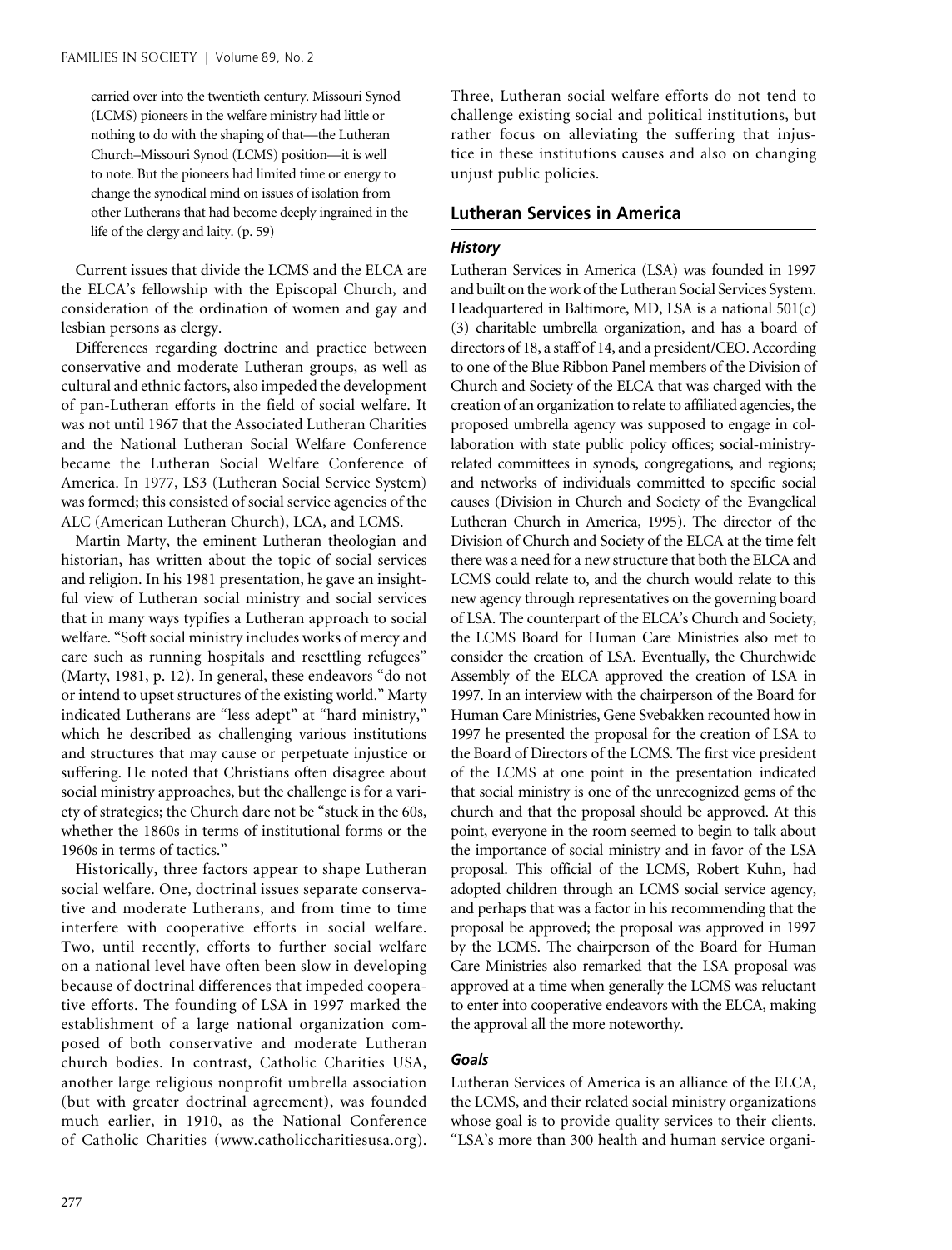zations provide care in thousands of communities in the United States and the Caribbean. In 2004, these organizations served more than 6 million unduplicated clients, meaning that they served one in 50 people in the service territory. The operating budgets of member organizations exceed \$8 billion" (*LSA Management Report,* 2004). In its 10-year history, the goals of LSA as reviewed in board minutes and publications have remained remarkably the same. For example, an *LSA Focus Plan Summary*  that was approved by the board in November 2000 lists the following goals:

(1) Promote the central importance of theological roots in Lutheran social ministry. Strategies: develop readily usable resources for a variety of audiences and market the portfolio of materials aggressively (e.g., develop one audio tape entitled "What It Means to be Lutheran" for staff, etc., to use; produce the 2001 Annual Conference on the theme of Social Ministry Organization (SMO)/Congregation partnerships). (2) Connect SMOs to leverage their strength. Strategies: develop a system to gather, process, and distribute information and resources (e.g., develop a regular electronic newsletter that supports information exchange among members). (3) Influence public policy on behalf of social ministry organizations and those whom they serve. Strategies: actively work directly with congressional offices and administrative officials on LSA priority issues; research SMO public policy efforts on the state level. (4) Contribute to the development of social ministry leaders skilled in both mission effectiveness and business practices. Strategies: inventory resources currently in use by members and capture in a database; identify and assess opportunities to carve a niche for LSA in the leadership development arena. (LSA Focus Plan Summary, 2000)

Albert and Whetten (1985) used the metaphors of business and the church to understand the modern research university. In the case of LSA, it is impossible to understand its work without being aware of its connection to the Lutheran church. LSA sees itself as an element of the church, and its mission is rooted in believers' conviction that as a result of their redemption, they are to love and help their fellow human beings. This core Lutheran belief becomes operationalized in a variety of ways in LSA. Devotions are held at each board meeting of LSA to give a religious perspective to the work of the organization. In addition, early in its history, LSA contracted with a Lutheran theologian to be present at board meetings to assist in leading discussions about the relationship between Lutheran theology and social ministry. For example, at a board meeting in 2002, a theologian raised the following question for discussion: "How does the board of LSA govern itself, remaining true to the proper

role of reason/wisdom in civil life on the one hand, and to the recognition of our identity as Christians focused on the wisdom of God (Christ crucified) on the other hand?" (Board of Directors, LSA, 2003 October). In addition, the first president of LSA, Nelson Meyer, stated, "Our single unique characteristic at LSA is our Lutheran identity" (*LSA Management Report,* 2001).

In addition, LSA published several booklets for use by its affiliates that emphasize Lutheran identity in social ministry. *Joined at the Heart: What It Means to Be Lutheran in Social Ministry,* a book written by a theologian (Childs, 2000) familiar with social ministry issues, contains both a narrative and parts where study questions about the material can be answered. Chapters include the following: "The Anatomy of Lutheran Identity"; "Being Lutheran in Social Ministry is to be Shaped by Distinctive Lutheran Theological and Ethical Themes and Convictions"; "Being Lutheran in Social Ministry is to be part of the Church's Witness in the World." The booklet *Focus on Mission: Reflections and Meditations on Mission in Lutheran Social Ministry* (Childs, 2003) is intended for use by the administration and staff of social ministry organizations and brings a Lutheran perspective to the work of social service agencies. Some topics include the following: "Solidarity: The Continuing Crisis of Human Need"; "Community: Loving Means Including"; "Vocation: It's More Than a Job."

Early in the history of LSA, in 1998, there was an organizational initiative to "nurture Lutheran identity"—with the goal being that all staff members and board members of LSA would have a clear grasp of the distinguishing features of Lutheran social ministry organizations. The board was given material that stated, "In reality, the majority of the 85,000+ employees of Lutheran SMOs are not members of Lutheran congregations. There is need for an intentional effort to help all staff of Lutheran SMOs understand their work as ministry" (*LSA Management Report,* 2001, p. 3). A training video was produced, *Why We Do What We Do: Understanding Service as Ministry* (1998), with specific guidelines for its use and implementation. The outcome measures included that a minimum of 25 social ministry organizations would use the material by July 1, 1998, with feedback/evaluation forms summarized; that there would be an increased understanding of the work of a social ministry organization within a Lutheran context; and that by July 1, 1999, one half of LSA organizations would accomplish goals through the use of the material.

Another goal of LSA is to develop leaders among its constituent agencies. LSA wants its agencies "to have senior staff leaders who are skilled at both business and clinical services and also the church/faith connections essential to fulfillment of missions" (Board of Directors, LSA, 2003 ). The board of LSA also wants its CEO to be of the Lutheran faith. The goal of attracting Lutherans who understand Lutheran identity in the social services to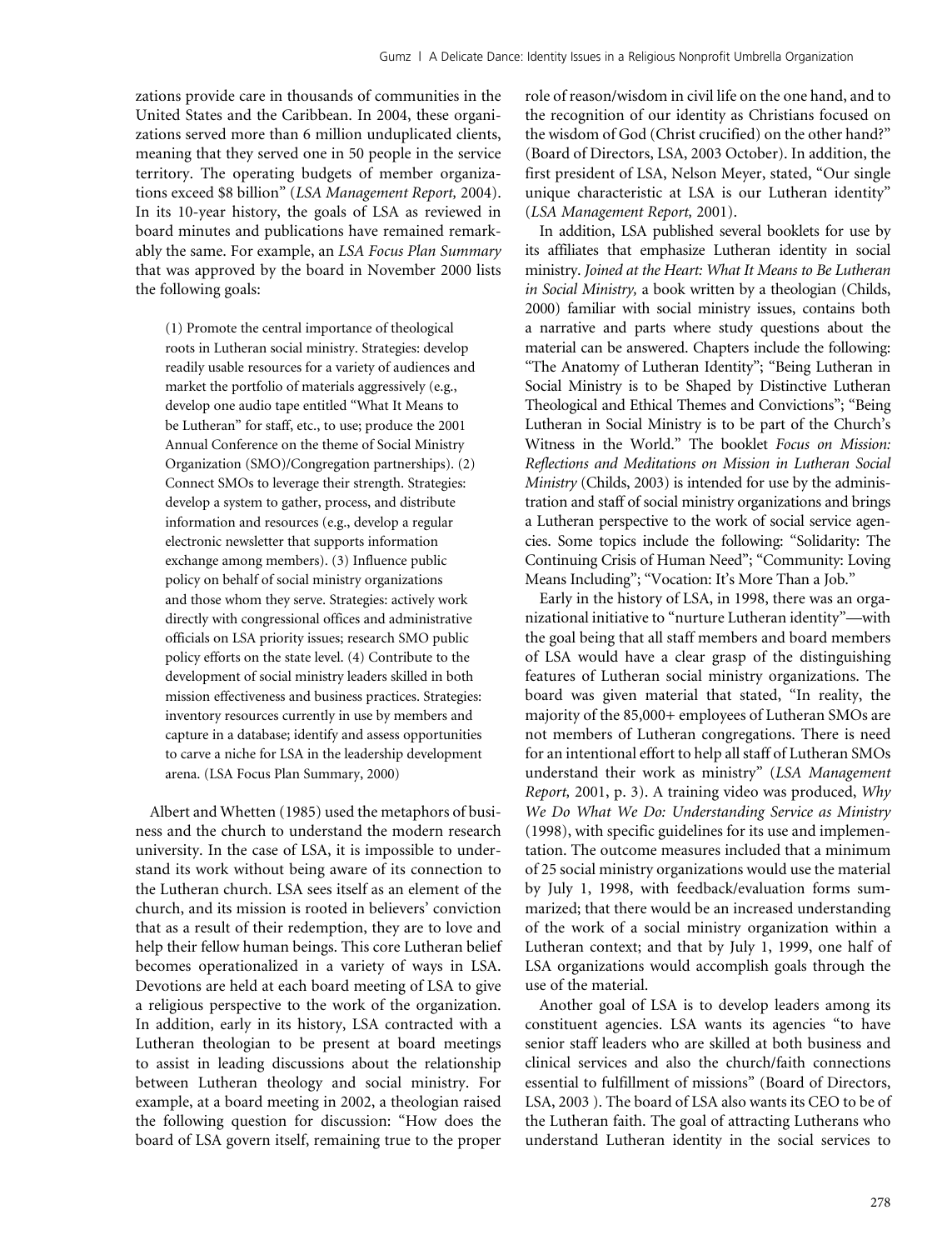serve as leaders in LSA and its affiliated agencies is important in the articulation of values of LSA. However, the goal of training Lutherans to become leaders in Lutheranaffiliated social services is also important, as Lutherans are faced with an overall decline in their national membership. Lutherans, as one part of mainline Protestant denominations, have experienced a decline in church membership; for example, in the last 5 years there has been a 1.2% membership decline in the ELCA and LCMS (Evangelical Lutheran Church in America News, 2005).

#### *Economy and Networking*

Members of the LSA umbrella association band together to have their economic needs met more efficiently than they would in the open marketplace. According to Young (2001), this is the view of an umbrella organization as a trade association; LSA certainly performs this function but has also become a powerful economic actor in the world of nonprofits. For example, according to *The Nonprofit Times* (http://www.wfn.org/2001/11/ msg00010.html), in 2000 and 2001, LSA was the largest nonprofit national network of hospital, social service, and long-term care programs, providing close to \$7 billion in services for each of those years. After 2001, LSA no longer ranked number one since more than 90% of its funding was provided by government, and it no longer met *The Nonprofit Times* criteria that at least 10% of its funds come from private sources. This economic stature is made possible, at least in part, by the extensive networks that LSA maintains with its affiliates; the support and consultation that LSA makes available to those affiliates; and strong connections with government, making governmental funding possible. Examples of networking are affinity networks such as the Council for Human Resource Management (CHRM), which connects human resource managers within the LSA system; the Council of Program Executives (COPE), which serves executives responsible for multiple programs; and Lutheran Information Technology Network (LITN), which gathers IT leadership of agencies. There are service-line networks that serve LSA member agencies involved in a similar type of ministry such as LSA Disability Network (LSA-DN); and Lutheran Long Term Care Network (LSA/LTCN). There are also regional networks that are clusters of social ministry organizations that provide wide-ranging services within a specific geographic area, such as Coalition of Social Ministry Organizations of the South (COSMOS). Through the use of networking among LSA and its constituent agencies, there are opportunities for socialization among staff members, shared information to assist agencies with difficulties, and the development of preferred models of action. These networking formats are similar to those used by the United Way of America (UWA) (Brilliant, 1990).

In addition, LSA is a member of the Center for Faith-Based Leadership, an ecumenical consortium of religious nonprofit associations of health and human service providers. The mission of the center is to increase the capacity for effective, theologically grounded executive and governance leadership in Christian health and human service organizations. Through interactive workshops, leaders of social ministry organizations of these faith-based organizations are trained in a range of management strategies. Denominations represented are Lutheran, Roman Catholic, Baptist, Mennonite, Brethren Caregivers, and United Church of Christ.

Through networking with other umbrella nonprofit associations (e.g., Alliance for Children and Families, Catholic Charities USA, Child Welfare League of America, and others), LSA has tried to influence federal legislation regarding social welfare issues. LSA, from its beginnings, has had a public policy staff advisory committee and has employed a full-time director of public policy.

#### *Polity*

Young (2001) used the term *polity* to refer to the form of governance of an organization; it refers to structures and practices for the distribution of power. Frequently, constituencies of the umbrella association as affiliated agencies and church bodies use the association as a forum to work out strategies and collaborations. Social ministry organizations are independent  $501(c)(3)$  organizations, so LSA or any other umbrella association has little direct control.

LSA is an alliance between conservative (LCMS) and moderate (ELCA) church bodies. In the case of the LCMS, LSA is linked to LCMS by the Board for Human Care Ministries, and in the case of the ELCA, the linkage occurs through the Division for Church in Society; it is the board and the division that have ultimate authority in terms of approving decisions made by LSA.

LSA is governed by an 18-member board of directors that appoints a president/CEO of the organization, who in turn appoints a staff. Class A members of the board are CEOs from the 280 social service affiliates; there are nine Class A members. There are nine Class B members; six are appointed from the membership of the ELCA, and three are appointed from the numerically smaller LCMS. Voting rights are an important element in any organization, and this is also the case in the LSA, where the smaller LCMS used rules of voting to maintain its power. "In order to deal with the bylaws, policies, and budgets, a positive vote of 75% of Class B members is required. In this way, though the LCMS may have a smaller number of members, it cannot be simply outvoted" (Board of Directors, LCMS, 1996).

An area of contention between the two church bodies involved the relocation of the LSA headquarters.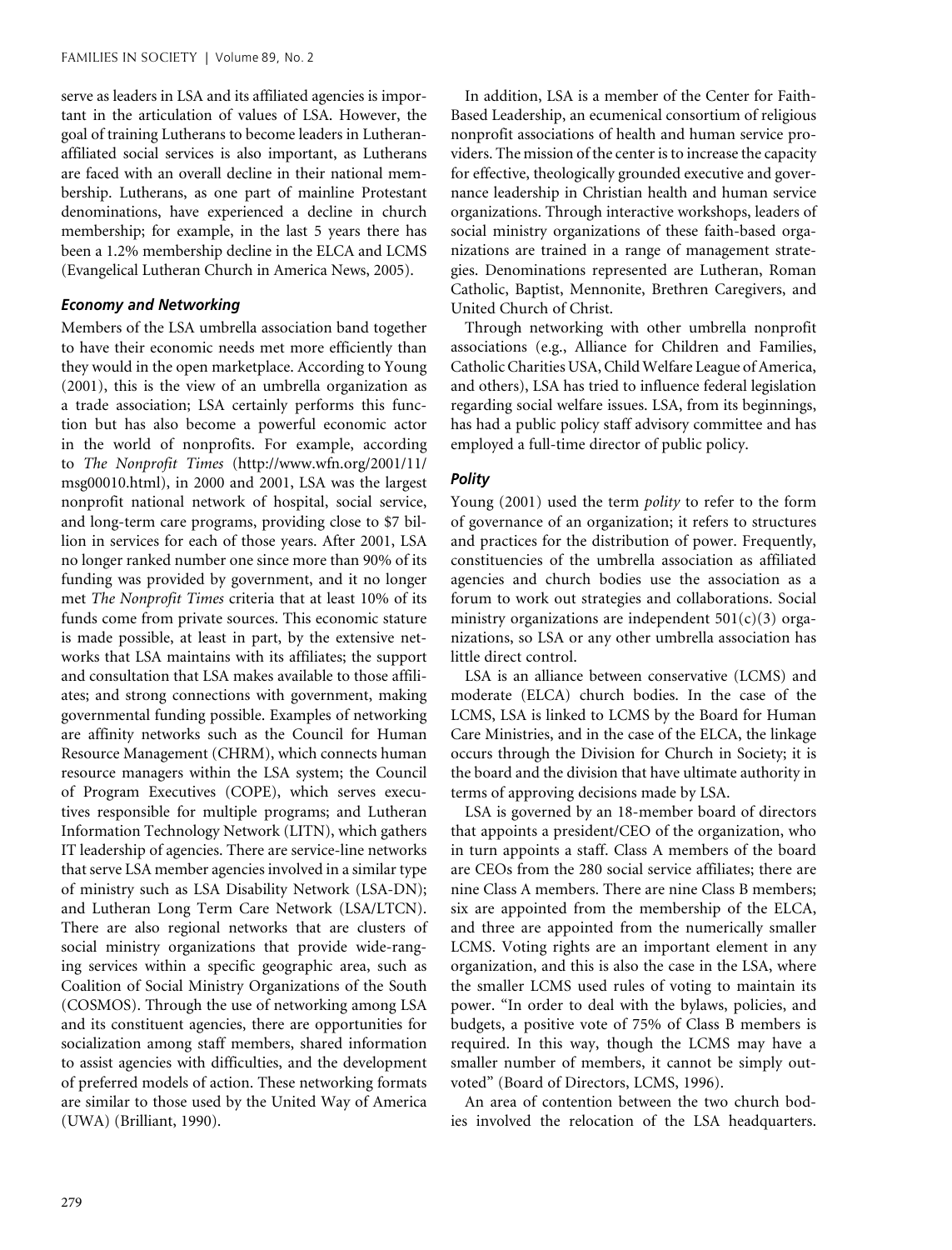Originally located in St. Paul, MN, when LSA was founded in 1997, a relocation committee of the board of directors of LSA recommended that the headquarters of LSA be moved to Baltimore because of its proximity to a major airport, the city positioning itself as a center for national nonprofit headquarters, and the media opportunity for LSA in nearby Washington, DC. "The relocation committee agreed that it would exclude Chicago [the national headquarters of the ELCA] and St. Louis [the national headquarters of the LCMS] from consideration to avoid any issues related to church body relationships" (Personal communication, LSA conference call, 2001).

Each of the 280 affiliates of LSA pays annual dues to finance the operations of LSA and hire staff. For example, a social service agency with an expense budget of \$7.5–10 million would pay about \$1,000 in dues to LSA, whereas a large agency or health facility with an expense budget of \$85–90 million would pay about \$10,000 in dues. In the early history of LSA, several agencies objected to the fees assessment, questioning the gains that the agency would obtain. The administration of LSA contacted the directors of these agencies, by phone but often in person, to thoroughly explain how these fees would be used—primarily to provide networking services and to support public policy advocacy at the national level. This is an example of how LSA worked collaboratively with its affiliates to achieve goals deemed vital for the umbrella association. Currently, there is no indication that affiliated agencies question the dues structure or gains from their membership.

However, a significant area of contention and debate involves the two church bodies and their ability to cooperate with each other to further the goals of LSA. The LCMS believes that it is the primary role of the church to preach the gospel; it is the role of individuals who believe the gospel to act to reduce such social problems as hunger, poverty, and racism. The church, in this view, speaks out against only certain social problems, such as apartheid, which the LCMS did in 1986. The LCMS also adopted in 1995 a resolution of support for Lutherans for Life, a pan-Lutheran organization with an educational ministry that promotes legal protection for the unborn; but generally the church makes few social statements about social issues. On the other hand, the ELCA, as a church body, has voiced strongly through the social statements of the church on a wide range of topics (e.g., poverty, minimum wage, and racism) that the church as an institution needs to play a more activist role in addressing social problems. These social statements of the ELCA are approved by the Churchwide Assembly, which is held biennially.

The impact of the different views of the church bodies is illustrated by a statement from a board member, "Perhaps LSA has gone as far as it can go since the definition of roles of social ministry in the two major Lutheran church bodies differ" (Board of Directors, LSA, 1999).

The President of the LCMS at an LSA board meeting indicated that "inter-Lutheran work with the ELCA will come under increasing tension within the LCMS and suggested the need to think through actions and alternatives in light of this." (Board of Directors, LSA, 2002)

One of the CEOs of LSA succinctly summarized the problems confronting LSA. "The threats to LSA are the tension between the church bodies; possible member [LSA affiliate] apathy if organizations don't experience value directly; and a lack of leadership which is both highly skilled professionally and committed to Lutheran connections." (Board of Directors, LSA, 2000)

These indicators of tension between the ELCA and LCMS in LSA are typically not dealt with directly but are part of the "delicate dance," as indicated by a CEO of LSA that representatives of both church bodies engage in; perhaps direct discussion of these concerns is too difficult, painful, and potentially disruptive to the organization. These differences are not mentioned in any LSA publication, but church body representatives, board members, and the CEO are well aware of them.

### **Discussion and Conclusion**

Since its founding in 1997, LSA has become a powerful nonprofit umbrella association; according to *The Nonprofit Times,* a publication that ranks nonprofit associations, LSA was ranked number one for 3 years as the largest nonprofit national network of hospital, social service, and long-term care programs. However, achieving this kind of economic stature, while important, is not the chief goal of LSA. Promoting the central importance of the theological roots in Lutheran social ministry and having persons who help others in LSA affiliates articulate these goals in their work is seen as the primary goal of LSA.

LSA networking with affiliates to strengthen their ability to provide high-quality services is also important to the organization. LSA has shown a high degree of interest in networking with other nonprofit umbrella organizations to influence public policy, by promoting federal legislation favorable to specific social welfare concerns. In spite of differences between conservative and moderate Lutheran church bodies, their stands on public policy issues are unanimous.

In addition to goals and economy/networking as identity aspects of the organization, polity issues exist within the organization. These issues deal with power as they are manifested in collaborations, strategies, and disagreements. It is in this arena, in the current study, that the differences between the conservatives (LCMS), who have concerns about fellowship with the Episcopal Church, the ordination of women, and the possibility of ordination of gay and lesbian persons, and the moderates (ELCA) bubble beneath the surface of the work of social